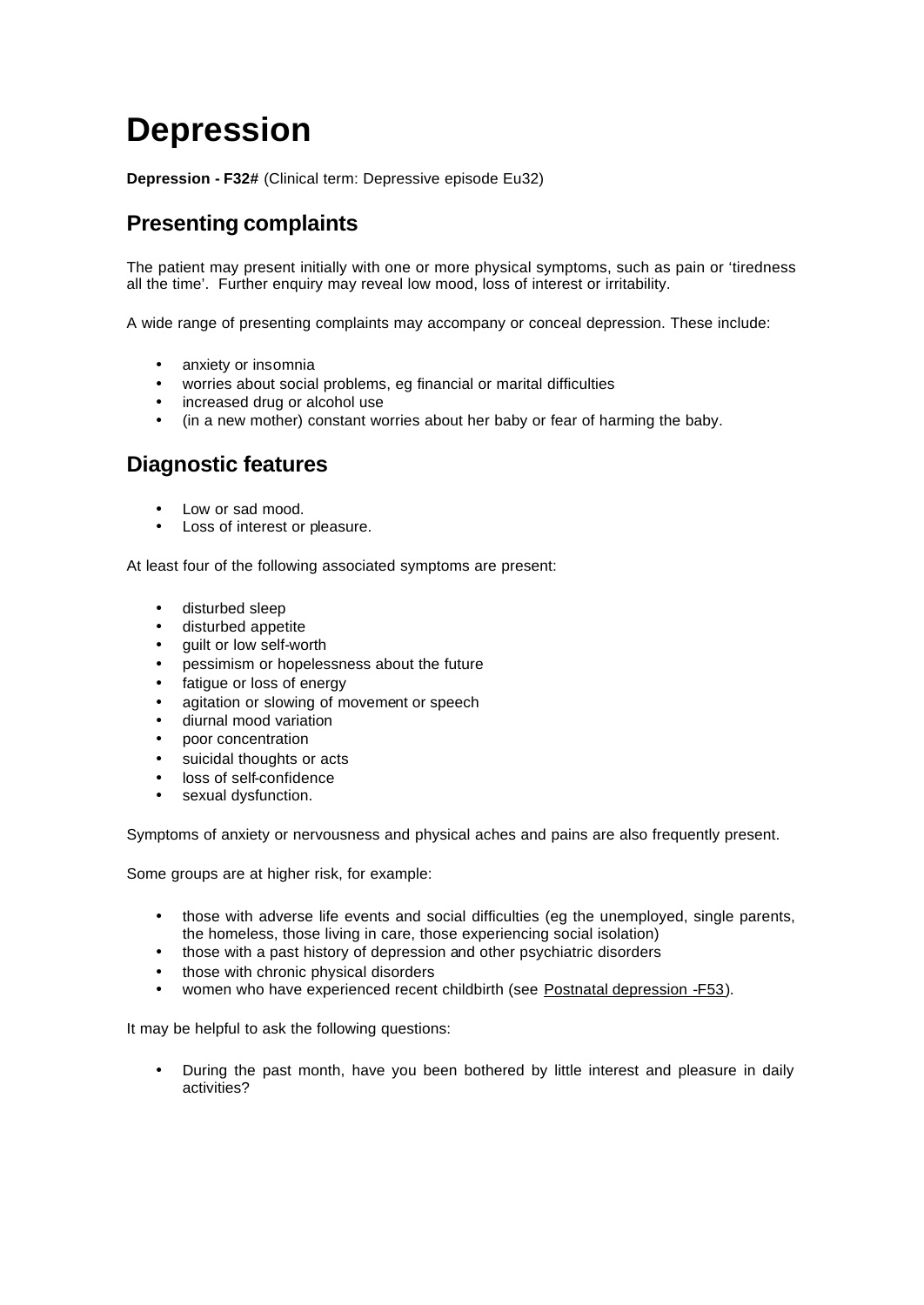• During the past month, have you been bothered by feeling down, depressed and hopeless? A negative answer to either of these questions makes depression unlikely.

A negative answer to either of these questions makes depression unlikely.

## **Differential diagnosis**

- Acute psychotic disorder F23 (if hallucinations [eg hearing voices] or delusions [eg strange or unusual beliefs] are present).
- Bipolar disorder F31 (if patient has a history of manic episodes [eg excitement, rapid speech and elevated mood]).
- Alcohol misuse F10 or Drug use disorder F11 (if heavy alcohol or drug use is present).
- Chronic mixed anxiety and depression F41.2
- Postnatal depression F53
- Bereavement Z63
- Adjustment disorder F43.2
- Unexplained somatic complaints F45
- Generalized anxiety F41.1

Some medications might produce symptoms of depression (eg beta-blockers, other antihypertensives, H2 blockers, oral contraceptives and corticosteroids).

### **Essential information for patient and family**

- Depression is a common illness and effective treatments are available.
- Depression is not weakness or laziness.
- Depression can affect a person's ability to cope.
- Emotional and practical support from family and friends are very valuable.
- Recommend information leaflets or audiotapes to reinforce the information (see Depression).

### **General management and advice to family**

(ref 72)

- Assess suicidal intent see Self-harm. The belief that enquiring about suicidal ideation may prompt some people to consider self-harm is not supported by research findings or clinical experience. Placed in the context of asking people about symptoms of depression, such questions feel less awkward for the interviewer, for example 'It sounds as if you have been feeling very down recently; has there ever been a time when you have felt as though you couldn't be bothered carrying on? Have you ever felt that life was not worth living/that you would be better off if you were dead? Have you ever thought of harming yourself in any way?' Close supervision by family or friends or hospitalization may be needed.
- Consider high-risk groups, for example older people, men, those with physical illness, substance abuse, a family history of suicide and those who have previously demonstrated self-harm.
- Identify current life problems or social stresses, including precipitating factors. Focus on small, specific steps patients might take towards reducing or improving management of these problems. Avoid major decisions or life changes (see Solving problems and achieving goals).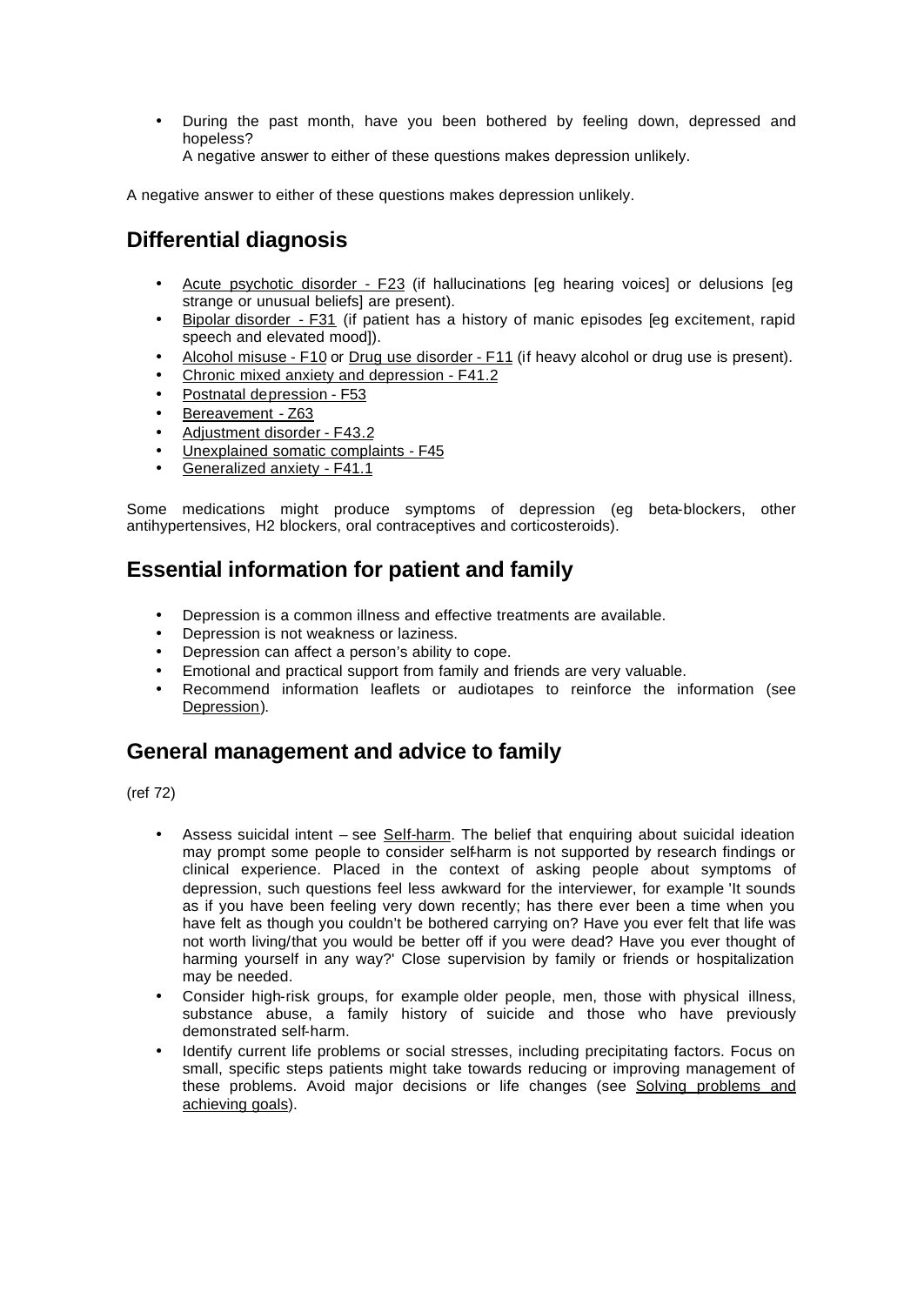- Plan short-term activities which give the patient enjoyment or build confidence. Exercise may be helpful (ref 73)
- If appropriate, advise reduction in caffeine intake (ref 74) and drug and alcohol use (ref 75)
- Support the development of good sleep patterns and encourage a balanced diet (ref 76)
- Encourage patient to resist pessimism and self-criticism, not to act on pessimistic ideas (eg ending a marriage or leaving a job), and not to concentrate on negative or guilty thoughts.
- If physical symptoms are present, discuss the link between these and mood (see Unexplained somatic symptoms - F45).
- Involve the patient in discussing the advantages and disadvantages of available treatments. Inform them that medication usually works more quickly than psychotherapies (ref 77,78). Arrange another appointment to monitor progress one to two later, whether or not on medication.
- After improvement, plan with the patient the action to be taken if signs of relapse occur.
- Patients might find it helpful to keep a mood diary, rating mood changes between 1 and 10 and noting down any external influencing factors. This can be practically useful in identifying patterns.

#### **References**

**72** NICE will publish a guideline on the management of depression in February 2004.

**73** Lawlor DA, Hopker SW. The effectiveness of exercise as an intervention in the management of depression: systematic review and meta-regression analysis of randomised controlled trials. Br Med J 2001, 322: 763-767. (BI) Fourteen studies were analysed. The effectiveness of exercise in reducing symptoms of depression cannot be determined because of a lack of good-quality research on clinical populations with adequate follow-up.

**74** Greden JF. Anxiety or caffeinism: a diagnosis dilemma. Am J Psychiatry 1974, 131: 1089- 1092. (AV)

**75** Schuckit M. Alcohol and major depressive disorder: a clinical perspective. Acta Psychiatrica Scand 1994, 377: 28-32. (AIV)

**76** Wallin M, Rissanen A. Food and mood: relationship between food, serotonin and affective disorders. Acta Psychiatr Scand 1994, 377(Suppl): 36-40. (CV) Quoted in Guidelines for the Treatment and Management of Depression by Primary Health Care Professionals. National Health Committee of New Zealand, 1996.

**77** Schulberg H, Katon W, Simon G, Rush AJ. Best clinical practice: guidelines for managing major depression in primary care. J Clin Psychiatry 1999, 60(Suppl 7): 19-24. (BII) The authors conclude that recovery rates for an acute episode of major depression in primary care are similar for guideline-driven pharmacotherapy and depression-specific psychotherapies, such as interpersonal therapy and problem-solving treatments. Medication takes four to six weeks to show effect and psychotherapies six to eight weeks. Another conclusion from this paper is that recent randomized controlled trials conducted in primary care show a 50-60% response rate to all classes of antidepressants in primary-care patients.

**78** Lave J, Frank R, Schulberg H, Kamlet M. Cost-effectiveness of treatments for major depression in primary-care practice. Arch Gen Psychiatry 1998, 55(7): 645-51. (BII) The authors describe a high-quality randomized control trial comparing standardized treatment by nortriptyline, interpersonal psychotherapy and primary physician's usual care (n >90 for each group) for major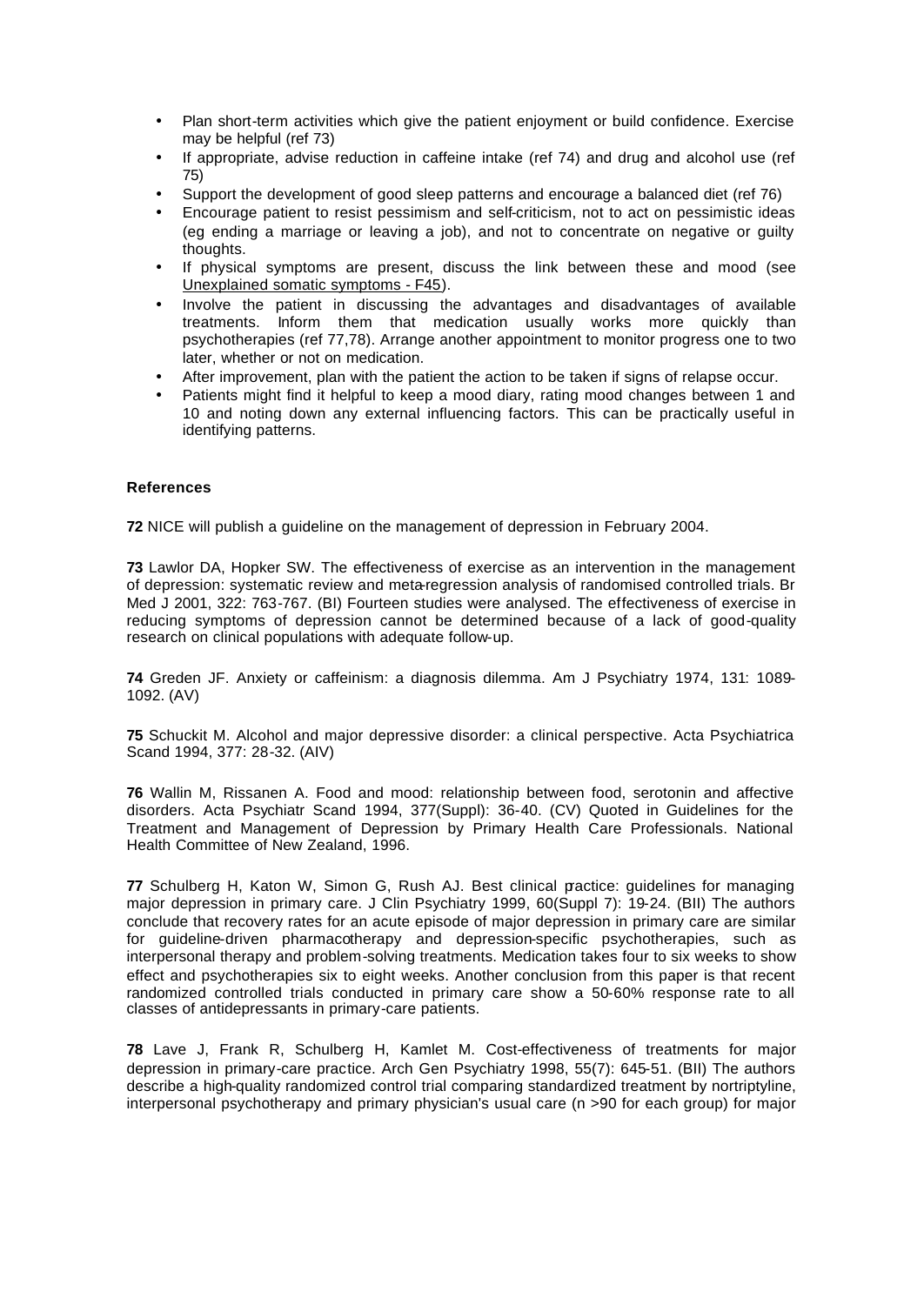depression in primary care. Both standardized therapies were better than usual care, and more expensive. Those taking drugs did slightly better with respect to both quality of life and economic outcomes.

### **Medication**

(ref 72)

Consider antidepressant drugs if sad mood or loss of interest are prominent for at least two weeks, preferably four weeks, and if four weeks or more of the following symptoms are present (every day for most of the day), accompanied by significant impairment of functioning:

- fatigue or loss of energy
- disturbed sleep
- guilt or self-reproach
- poor concentration
- thoughts of death or suicide
- disturbed appetite
- agitation or slowing of movement and speech.

There is no evidence that people with recent onset of only few or very mild depressive symptoms respond to antidepressants (ref 79). There is evidence that persistent mild depression, lasting two years or more, responds to antidepressants (ref 55).

Consider delaying medication until the second or subsequent vi sit because there is a high rate of spontaneous recovery (see again within a week to reassess).

There is no evidence to suggest that any antidepressant is more effective than others; (ref 77, 80) however, their side-effect profiles differ, and therefore some drugs will be more acceptable to particular patients than others (BNF section 4.3).

Choice of medication:

- If the patient has responded well to a particular drug in the past, use that drug again.
- If the patient is older or physically ill, use medication with fewer anticholinergic and cardiovascular side-effects.
- If the patient is suicidal, avoid tricyclics and consider dispensing a few days' supply at a time.
- If the patient is anxious or unable to sleep, use a drug with more sedative effects, but warn of drowsiness and problems driving.
- If the patient is unwilling to give up alcohol, choose one of the SSRI antidepressants that do not interact with alcohol (eg fluoxetine, paroxetine and citalopram; BNF section 4.3.3).

Explain to the patient that:

- the medication must be taken every day (poor adherence is very common, particularly in pregnancy and breastfeeding);
- the drug is not addictive in that higher and higher doses are not required, but withdrawal symptoms may occur if drugs are stopped suddenly;
- improvement in mood will start two to three weeks after starting the medication;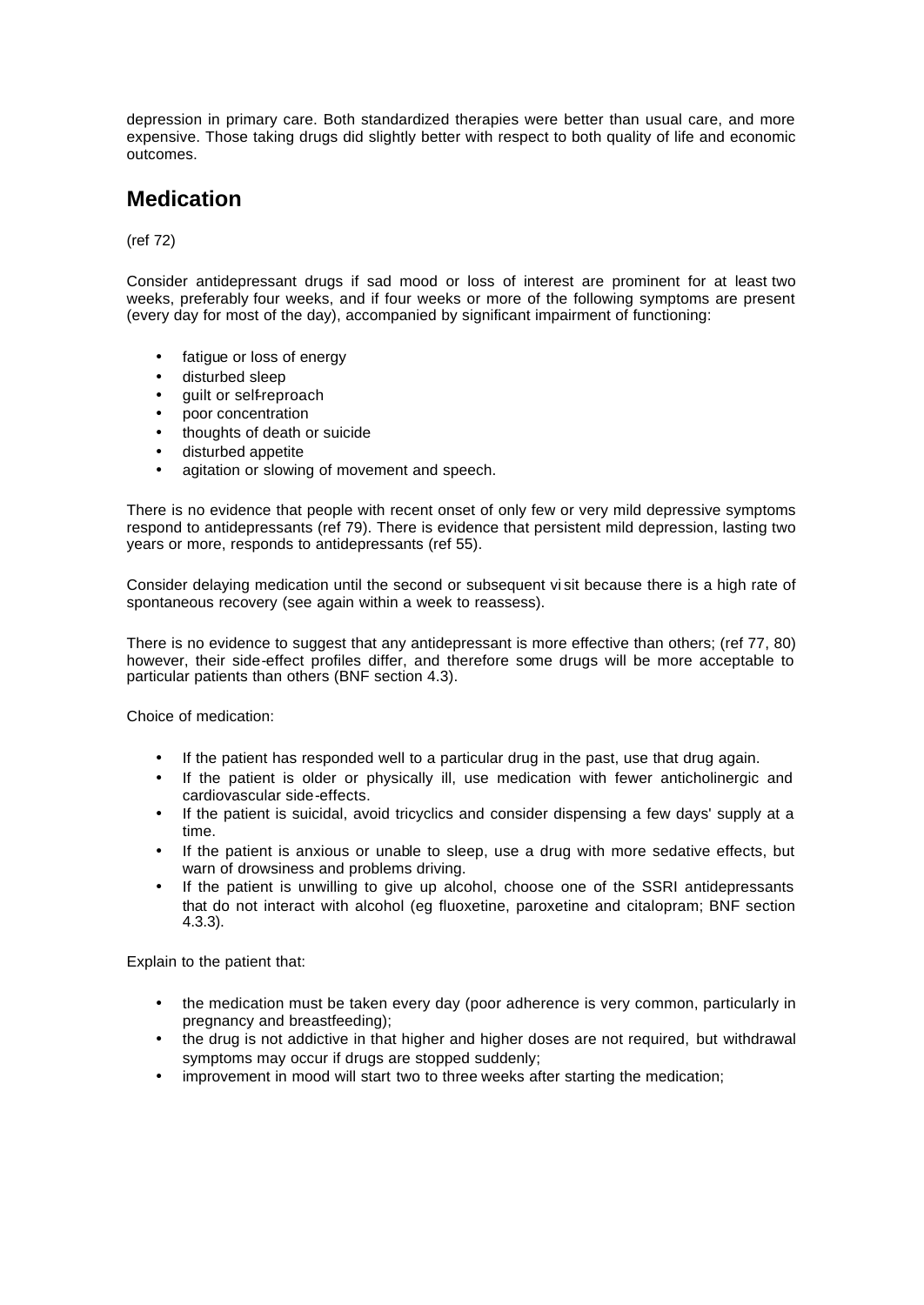- side-effects occur from the beginning but usually fade in seven to ten days with SSRIs; they may be more persistent with tricyclic antidepressants;
- individuals vary in their reaction to different drugs, including absorption time, which will influence the appropriateness and timing of taking drugs with a sedative profile.
- Stress that the patient should consult the doctor before stopping the medication. The drug should never be stopped abruptly (withdrawal symptoms may then occur). All antidepressants should be withdrawn slowly, preferably over 4 weeks in weekly decrements.

Continue full-dose antidepressant medication for at least four to six months after the condition improves to prevent relapse (ref 81,82). Review regularly - at least monthly - during this time to monitor response, side-effects and adherence. Consider, jointly with the patient, the need for further continuation beyond four to six months. If the patient has had several episodes of major depression, consider carefully long-term, prophylactic treatment (ref 83). Obtain a second opinion at this point. This point at this point.

If sleep problems are very severe, consider a sedative antidepressant, for example a tricyclic.

If using tricyclic medication, build up over seven to ten days to the effective dose (eg dothiepin: start at 50-75 mg and build to 150 mg nocte; or imipramine: start at 25-50 mg each night and build to 100-150 mg ) (ref 84). It is reasonable to treat with doses of between 75 and 100 mg a day if the patient is responding (ref 85).

Withdraw antidepressant medication slowly, and monitor for withdrawal reactions and to ensure remission is stable. Gradual reduction of SSRIs can be achieved by using syrup in reducing doses or taking a tablet on alternate days.

Hypericum perforata (known as St John's Wort and available from health food stores) is efficacious for mild to moderate symptoms of depression, both acute and chronic, but not significant major depression (ref 86). GPs should enquire whether patient is taking St John's Wort because it is widely available and might interact with prescribed medication and diet (eg oral contraceptives, warfarin). (ref 87-89) Over-the-counter formulations are very variable in dosage.

#### **References**

**55** Lima M, Moncrieff J. Drugs versus placebo for the treatment of dysthymia (Cochrane Review). In: The Cochrane Library, Issue 2, 2003. Oxford: Update Software. (AI). Fifteen studies were looked at. There is some evidence of efficacy of most antidepressants in dysthymia (chronic, mild depressive syndrome) that has been present for at least 2 years.

**72** NICE will publish a guideline on the management of depression in February 2004.

**81a** Prien R, Kupfer D. Continuation drug therapy for major depressive episodes: how long should it be maintained? Am J Psychiatry 1986, 143: 18-23. (BII) The authors conclude that patients treated for a first episode of uncomplicated depression, who respond well to an antidepressant, should receive a full therapeutic dose for at least 16-20 weeks after achieving full remission.

**81b** A Cochrane Review will soon be available. Carney S, Geddes JR, Furukawa T et al. Duration of treatment with antidepressants in depressive disorder (Protocol for a Cochrane Review). In: The Cochrane Library, Issue 2, 2003. Oxford: Update Software Issue 4, 2003.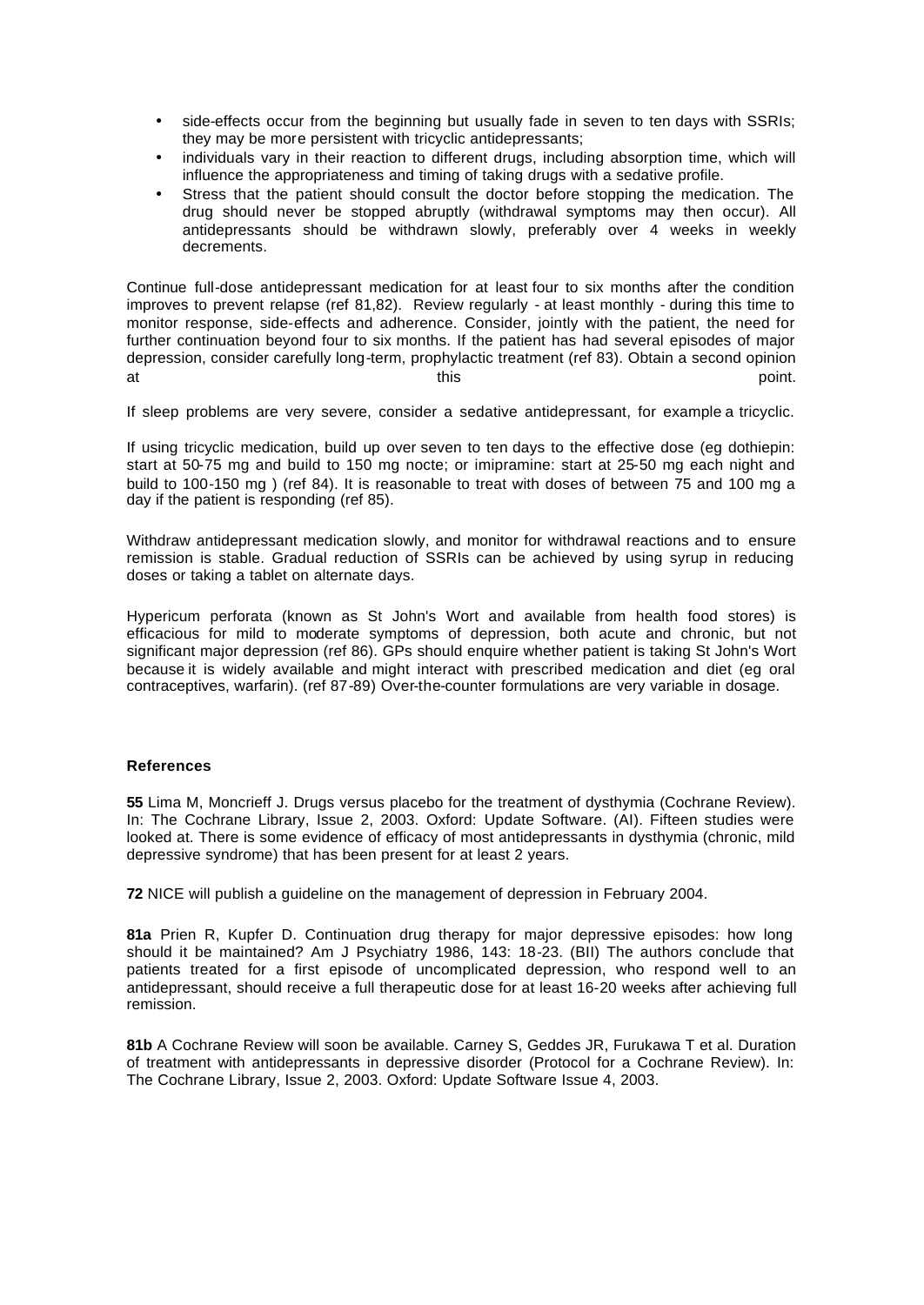**82a** Reimherr F, Amsterdam J, Quitkin F et al. Optimal length of continuation therapy in depression: a prospective assessment during long-term fluoxetine treatment. Am J Psychiatry 1998, 155: 1247-1253. (BIII)

**82b** A Cochrane Review will soon be available. Cipriani A, Brambilla P, Barbui C, Hotopf M. Fluoxetine versus other types of pharmacotherapy for depression (Protocol for a Cochrane Review). In: The Cochrane Library, Issue 2, 2003. Oxford: Update Software Issue 4, 2003.

**83** Kupfer D, Frank E, Perel J et al. Five -year outcomes for maintenance therapy: possible mechanisms and treatments. J Clin Psychiatry 1998, 59: 279-288. 260 References 05-WHO- (Refs)-resize-cpp 19/1/2004 2:33 pm Page 260 This is a study carried out by psychiatric patients. There are no comparable clinical trials of the efficacy of maintenance treatment in reducing recurrence of depression in primary care.

**84** Donoghue J. Sub-optimal use of tricyclic antidepressants in primary care: Editorial. Acta Psychiatrica Scand 1998, 98(6): 429-431. (CV)

**85** Furukawa TA, McGuire H, Barbui C. Meta-analysis of effects and side-effects of low dosage tricyclic antidepressants in depression: systematic review. Br Med J 2002, 325: 991-995. (AI) Treatment of depression in adults with low dose tricyclics is justified.

**85b** A Cochrane Review will soon be available. Furukawa T, McGuire H, Barbui C. Low dosage tricyclic antidepressants for depression (Cochrane Review). In: The Cochrane Library, Issue 4, 2003. Oxford: Update Software.

**86** Linde K, Mulrow CD. St John's wort for depression (Cochrane Review). In: The Cochrane Library, Issue 2, 2003. Oxford: Update Software. (AI) Twenty-seven studies were analysed. St John's Wort demonstrated beneficial effects in mild and moderate depressive disorders. St John's Wort extracts have fewer short-term side-effects than older antidepressants; however, the preparations available on the market could vary considerably in their pharmaceutical quality.

**87** Thiede HM, Walper A. Inhibition of MAO and CoMT by Hypericum extracts and hypericin. J Geriat Psychiatr Neurol 1994, 7(Suppl 1): S54-S56.

**88** Interactions with tyramine-containing foods (eg beans, some cheeses, yeast, bovril, bananas, pickled herrings), are theoretically possible. However, there is, to date, an absence of spontaneous reports of these problems occurring.

**89** Izzo AA, Ernst E. Interactions between herbal medicines and prescribed drugs: a systematic review. Drugs 2001, 15: 2163-75. (BIII) Interactions between herbal medicines and synthetic drugs exist and can have serious clinical consequences. Healthcare professionals should ask their patients about the use of herbal products and consider the possibility of herb-drug interactions.

### **Referral**

The following structured therapies, delivered by appropriately trained practitioners, are effective for some people with depression: (ref 90)

- Cognitive behavioural therapy (CBT)
- Behaviour therapy
- Interpersonal therapy
- Structured problem-solving.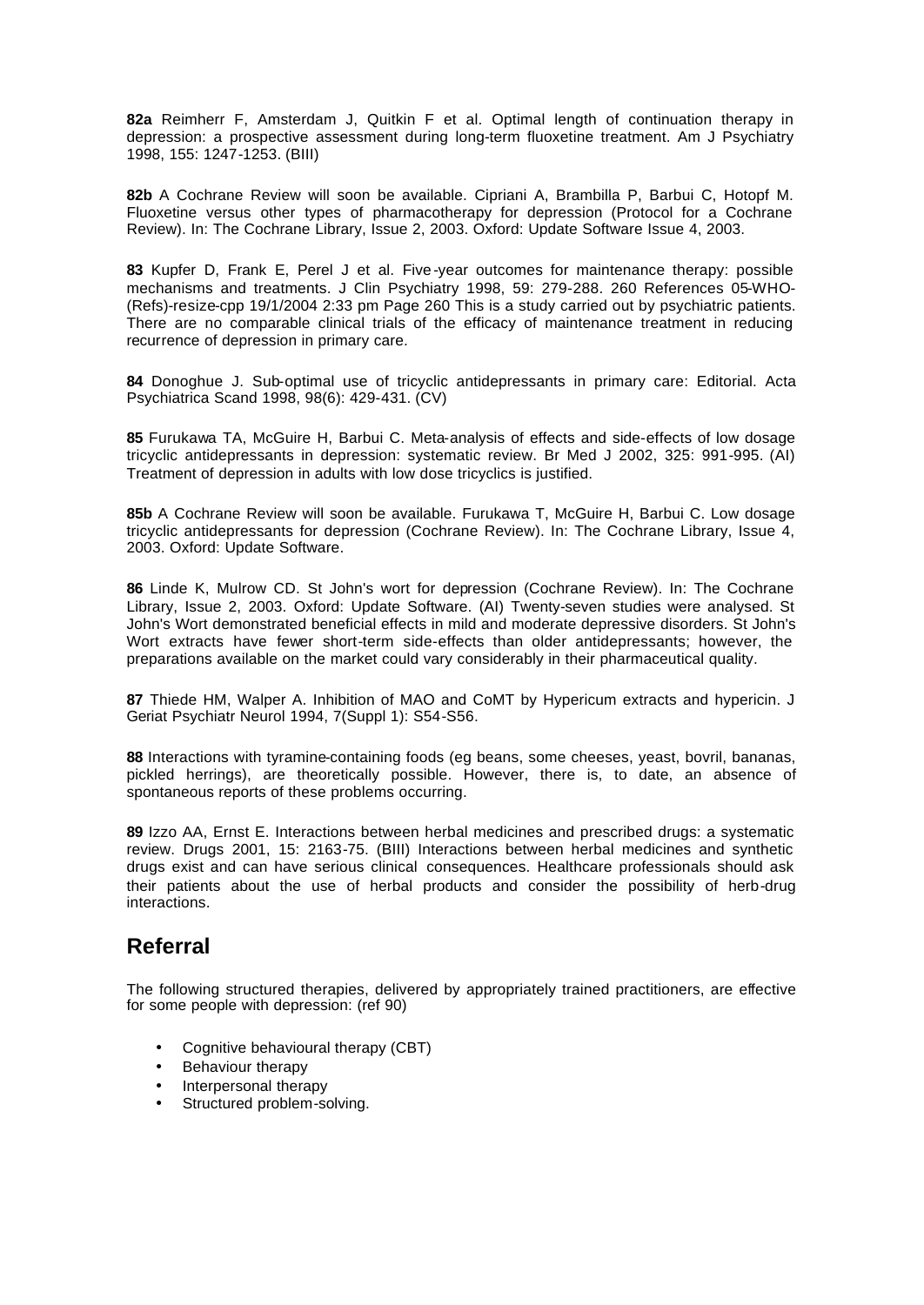Patients with chronic, relapsing depression might benefit more from CBT or a combination of CBT and antidepressants than from medication alone (ref 91, 92). Counselling might be helpful, especially in milder cases and if focused on specific psychosocial problems related to the depression (eg relationships, bereavement) (ref 14). In the short term, it may have some advantages over normal GP care and patients like it, but after 12 weeks there are no benefits (ref 14).

Referral to secondary mental health services is advised:

- as an emergency if there is a significant risk of suicide or danger to others, psychotic symptoms or severe agitation
- as a non-emergency, if significant depression persists despite treatment in primary care. (Antidepressant therapy has failed if the patient remains symptomatic after a full course of treatment at an adequate dosage. If there is no clear improvement after four weeks with the first drug, it should be changed to another class of drug.)

If drug or alcohol misuse is also a problem, see guidelines for these disorders.

Recommend voluntary/non-statutory services in all other cases where symptoms persist, where the patient has a poor or non-existent support network, or where social or relationship problems are contributing to the depression (ref 93).

#### **References**

**14a** Roth AD, Fonagy P. What Works For Whom? A Critical Review of Psychotherapy Research. New York: Guilford Press, 1996. (CII) The efficacy of counselling in primary-care settings is difficult to assess because of the methodological problems of available research. It seems more appropriate for milder presentations of disorders, however, than for more severe presentations, and evidence is better for counselling focused on a particular client group (eg relationship or bereavement counselling).

**14b** Bower P, Rowland N, Mellor Clark J et al. Effectiveness and cost-effectiveness of counselling in primary care (Cochrane Review). In: The Cochrane Library, Issue 2, 2003. Oxford: Update Software. (B1) Seven studies were analysed. Results showed that counselling is significantly more effective than 'usual care' in the short- but not the long-term. Satisfaction with counselling was high. Patients had a mix of 'emotional disorders'.

**90a** DeRubeis RJ, Crits-Cristoph P. Empirically supported individual and group psychological treatments for adult mental disorders. J Consulting Clin Psychol 1998, 66(1): 37-52. (BI) This work supports cognitive behaviour therapy, behaviour therapy and structured problem-solving. Studies reviewed are based in secondary care.

**90b** Churchill R, Hunot V, Corney R et al. A systematic review of controlled trials of the effectiveness and cost effectiveness of brief psychological treatments for depression. Health Technol Assess 2001, 5(35): 1-173. (AI) Brief psychological treatments, particularly those derived from cognitive/behavioural models, are beneficial in the treatment of people with depression managed outside the hospital setting.

**90c** Mynors-Wallis LM, Gath DH, Lloyd-Thomas AR, Tomlinson D. Randomised controlled trial comparing problem-solving treatment with amitriptyline and placebo for major depression in primary care. Br Med J 1995, 310: 441-445. (AII) Where the therapies have been compared with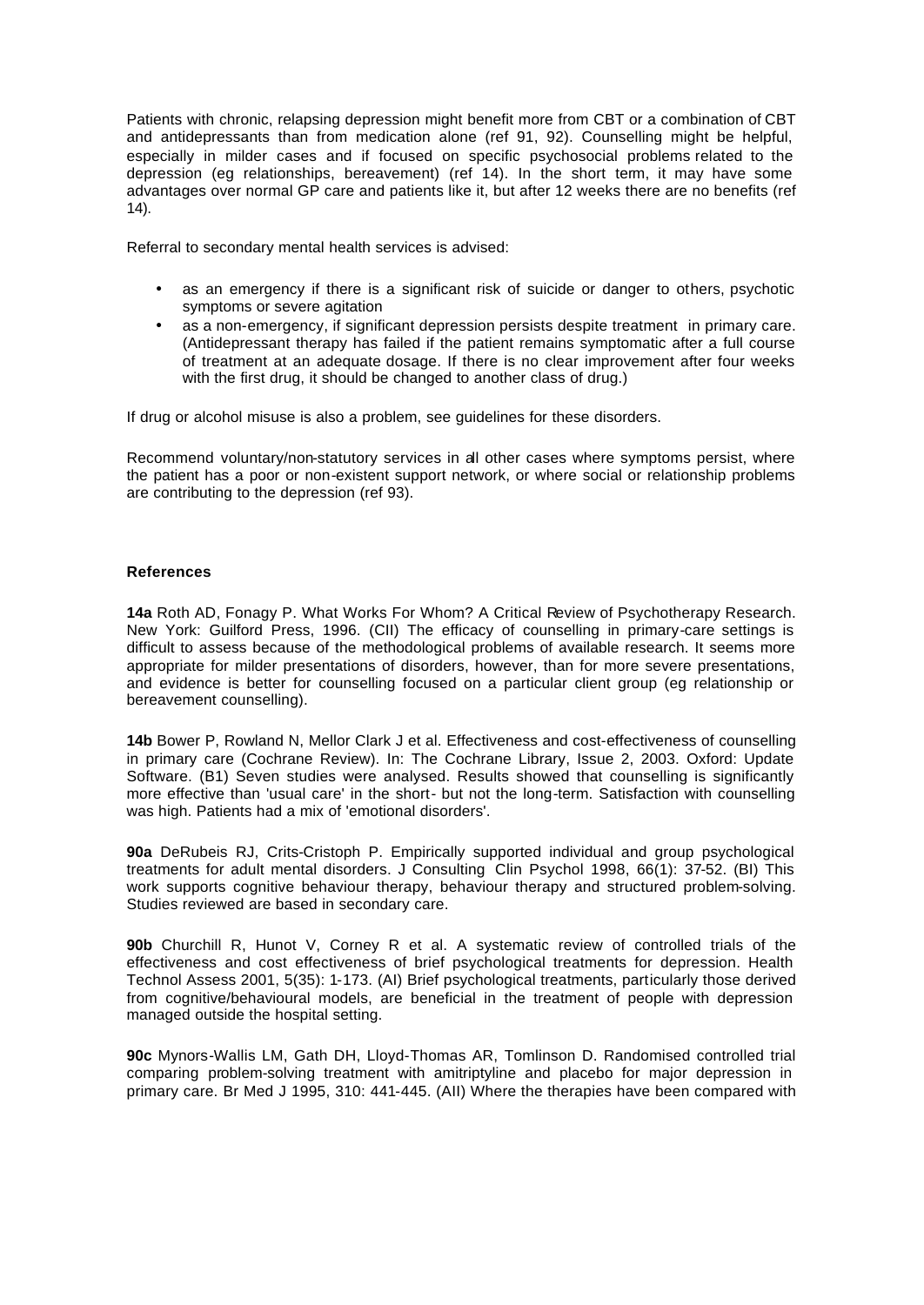each other, none appears clearly superior to the others. More variance in outcomes may be due to the strength of the therapeutic relationship, rather than to the treatment method used. Problemsolving is the easiest therapy to learn and can be provided by GPs and primary -care nurses. Brief cognitive behaviour therapy is difficult to deliver, even using trained therapists (Scott J. Editorial: Psychological treatments for depression - an update. Br J Psychiatry 1995, 167: 289-292). Evidence for the effectiveness of therapies in depression in primary care tends to be weaker than in major depressive disorder in secondary care.

**91a** Thase M, Greenhouse J, Frank E et al. Treatment of major depression with psychotherapy or psychotherapy-pharmacotherapy combinations. Arch Gen Psychiatry 1997, 54: 1009-1015. (CIV) Combined therapy was not significantly more effective than psychotherapy alone in patients with milder depression; a highly significant advantage was observed in more severe recurrent depressions. Poorer outcomes were also observed in women and older patients.

91b A Cochrane Review will soon be available. Churchill R, Wessely S, Lewis G. Combinations of pharmacotherapy and psychotherapy for depression (Cochrane Review). In: The Cochrane Library, Issue 4, 2003. Oxford: Update Software.

**92a** Evans M, Hollon S, De Rubeis R et al. Differential relapse following cognitive therapy and pharmacotherapy of depression. Arch Gen Psychiatry 1992, 49: 802-808. (BII) It appears that providing cognitive therapy during acute treatment prevents relapse.

**92b** A Cochrane Review will soon be available. Churchill R, Wessely S, Lewis G. Antidepressants alone versus psychotherapy alone for depression (Protocol for a Cochrane Review). In: The Cochrane Library, Issue 4, 2003. Oxford: Update Software.

**93** Ostler KJ, Thompson C, Kinmonth ALK et al. Influence of socio-economic deprivation on the prevalence and outcome of depression in primary care: the Hampshire Depression Project. Br J Psychiatry 2001, 178(1): 12-17. The authors show a strong link between high indices of deprivation and poor prognosis for depression in primary care.

### **Resources for patients and families**





**Depression Alliance** http://www.depressionalliance.org England: 020 8768 0123 Wales: 029 2069 2891 (10am-4pm, Monday-Friday) Scotland: 0131 467 3050 Provides information and self-help groups.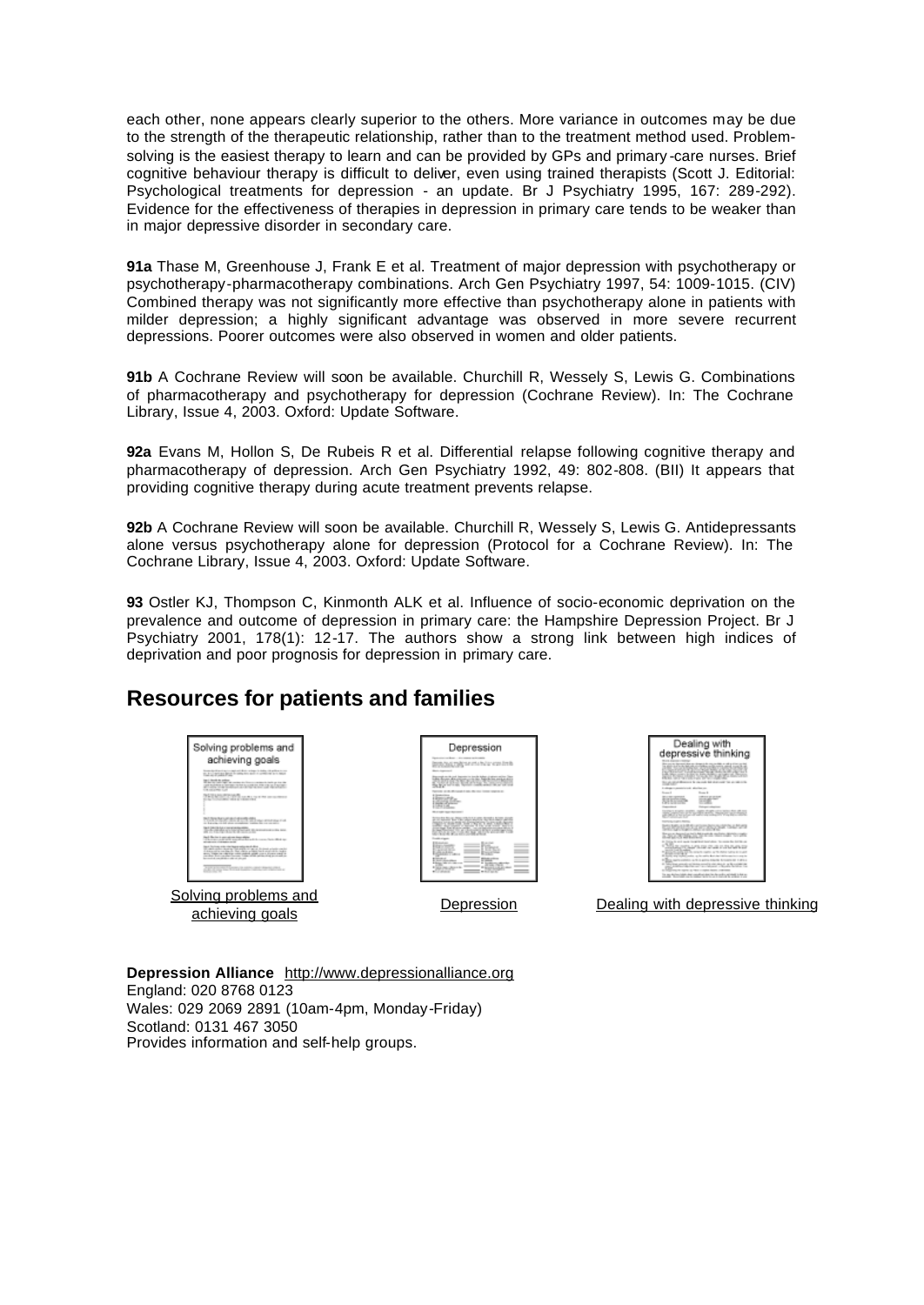#### **Aware Defeat Depression Ltd** 02871 260602

Email: info@aware-ni.org; website: http://www/aware-ni.org Provides information leaflets, lectures and runs support groups for sufferers and relatives.

**Samaritans** 08457 909090 (24-hr helpline)

Email: jo@samaritans.org; website: http://www.samaritans.org.uk Offers confidential emotional support to any person who is despairing or suicidal.

**Calm** 0800 585858 (helpline 5pm-3am) Helpline for young men who are depressed or suicidal.

**SAD** (Seasonal Affective Disorder) Association 01903 814942 Website: http://www.sada.org.uk Information about seasonal affective disorder (SAD). Offers advice and support to members.

#### **UK Register of Counsellors** 01788 568739

Provides a list of BAC-accredited counsellors.

Leaflets are available from the Royal College of Psychiatrists (http://www.rcpsych.ac.uk): Antidepressants, Depression

The Mental Health Foundation produces the information booklet All About Depression. Publications, The Mental Health Foundation, 7th Floor, 83 Victoria Street, London SW1H 0HW UK. Tel: 7802 0304. website: http://www.mentalhealth.org.uk.

**Overcoming Depression** by Paul Gilbert. Constable & Robinson, 2000 Self-help book.

**Overcoming Depression** by Chris Williams. Arnold Publishing, 2001 Self-help book (also available as a CD-ROM; see below).

**Mind over Mood** by Dennis Greenberger and Christine Padesky. New York, Guilford Press, 1995 Self-help manual designed to be used as an adjunct to therapy (a clinician's guide is also available).

**The Feeling Good Handbook** by David D Burns. Avon Books, 1989 A self-help manual.

**Depression – the Way Out of your Prison**, 2nd edn by Dorothy Rowe. London: Routledge, 1996

An explanatory book.

Coping with Depression. Talking Life, 1A Grosvenor Rd, Hoylake, Wirral CH47 3BS, UK. Tel: 0151 632 0662 http://www.talkinglife.co.uk

Tape programme, produced with The Royal College of Psychiatrists' Defeat Depression initiative, describes strategies for coping with all types of depression using cognitive techniques.

Overcoming Depression. University of Leeds Media Innovations Ltd, 3 Gemini Business Park, Sheepscar Way, Leeds LS7 3JB, UK. Tel: 0113 262 1600; website: http://www.calipso.co.uk A CD-ROM self-help package.

Beating the Blues. Ultrasis UK Ltd, 4th Floor, 13/17 Long Lane, London EC1A 9PN. Tel: 020 7600 6777; website: http://www.ultrasis.com